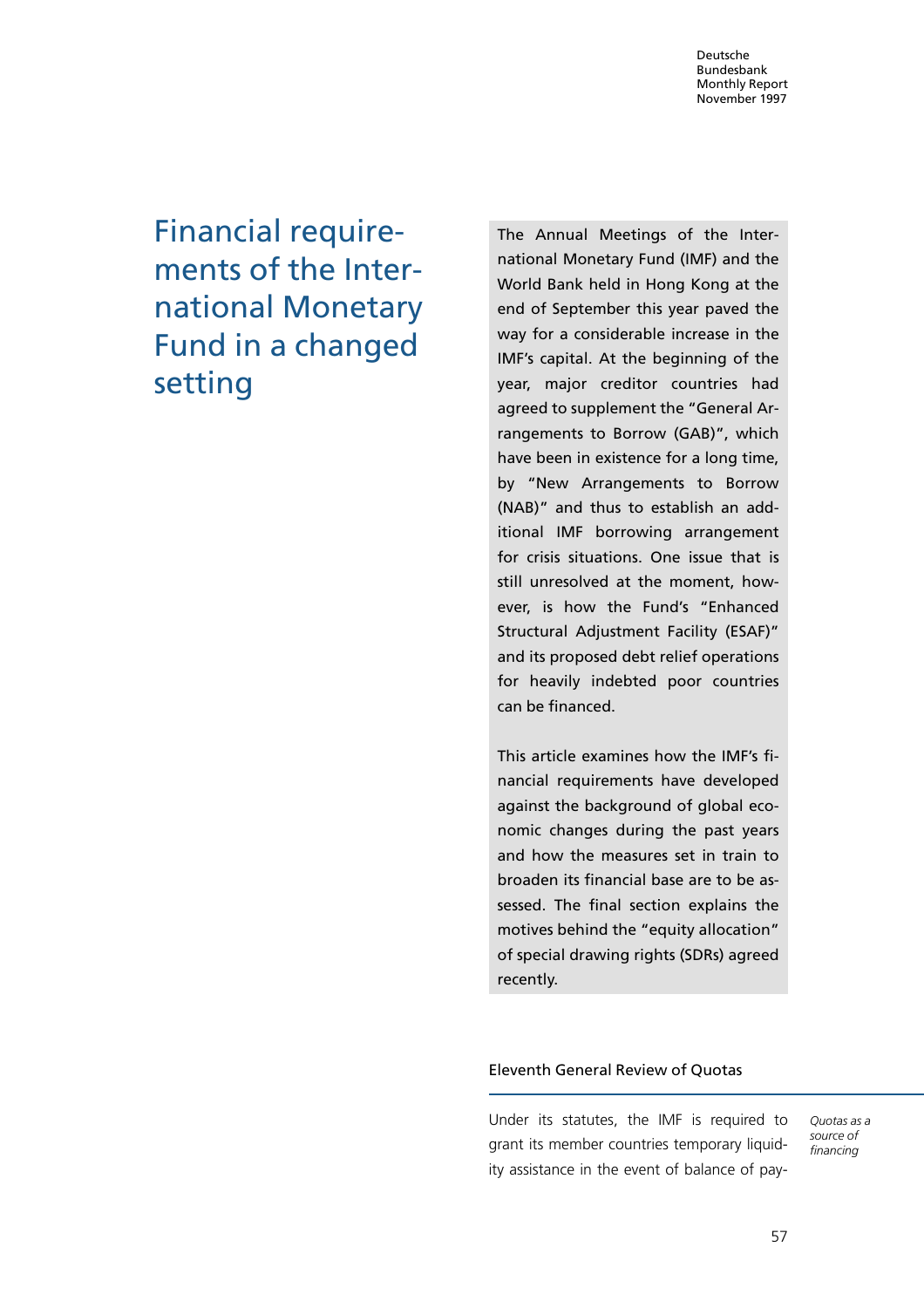ments problems. To ensure that it can do so, it must have adequate financial resources at its disposal. Its main source of funding are the payments by its members in the amount of their quotas (subscriptions). At present, total quotas amount to around SDR 145 billion, or almost US\$ 200 billion. Pursuant to the IMF Articles of Agreement, the adequacy of the quotas has to be reviewed at least once every five years. The review is based on certain key macroeconomic variables in the member countries such as gross domestic product, the level of external current account transactions, export fluctuations and the amount of official reserves. For each review the calculation of the key variables and the method of computing each country's quota share must be determined anew, which is why the individual steps of the process are often complicated and protracted (see the box on page 59). This was also the case with the Eleventh General Review of Quotas, which is now virtually concluded, during which both the overall amount of the increase and its distribution among the individual members were for a long time contentious. Following the agreement reached in Hong Kong in the Executive Board and the Interim Committee, it appears likely that the quotas will be raised by a total of 45%.

Scale of the quota increase The scale of the quota increase proposed by the IMF Executive Board and endorsed by the Interim Committee of the Board of Governors was initially grounded in the fact that the current quotas are based on the Ninth General Review, which was completed in June 1990 and which entered into force at the end of 1992. The Tenth General Review in 1994-5 did not produce any proposal for an increase

as the Fund  $-$  so soon after the previous  $quota$  rise  $-$  still had adequate resources at its disposal. Although there was a broad consensus in the meantime that the expansion of the world economy since the last quota increase called for another substantial rise (see the table on page 60), there were widely differing views at first about the size of the increase needed.

Various arguments were put forward in favour of a sharp increase (some even advocated a doubling of quota): the awareness that global economic growth is generally associated with growing balance of payments imbalances; the fact that many new IMF members are borrowers rather than creditors; the persistently great need of the traditional developing countries for financial assistance; the Fund's increased involvement in programmes designed to eliminate structural weaknesses which tie up the committed financial resources for a relatively long period; and, finally, the fear that the world economy is increasingly susceptible to disruption, leading to a concomitant need to finance crisisinduced liquidity shortages.

Advocates of a relatively moderate quota increase, on the other hand, not only pointed to the Fund's continuing favourable liquidity position but also argued that the IMF should refrain from granting such financial assistance that belongs more in the sphere of development aid, responsibility for which should remain with the World Bank group or the regional development banks. Moreover, they stated that special refinancing arrangements which provide for additional backing have

Arguments in  $f$ avour of a sharp increase

Arguments in favour of a moderate increase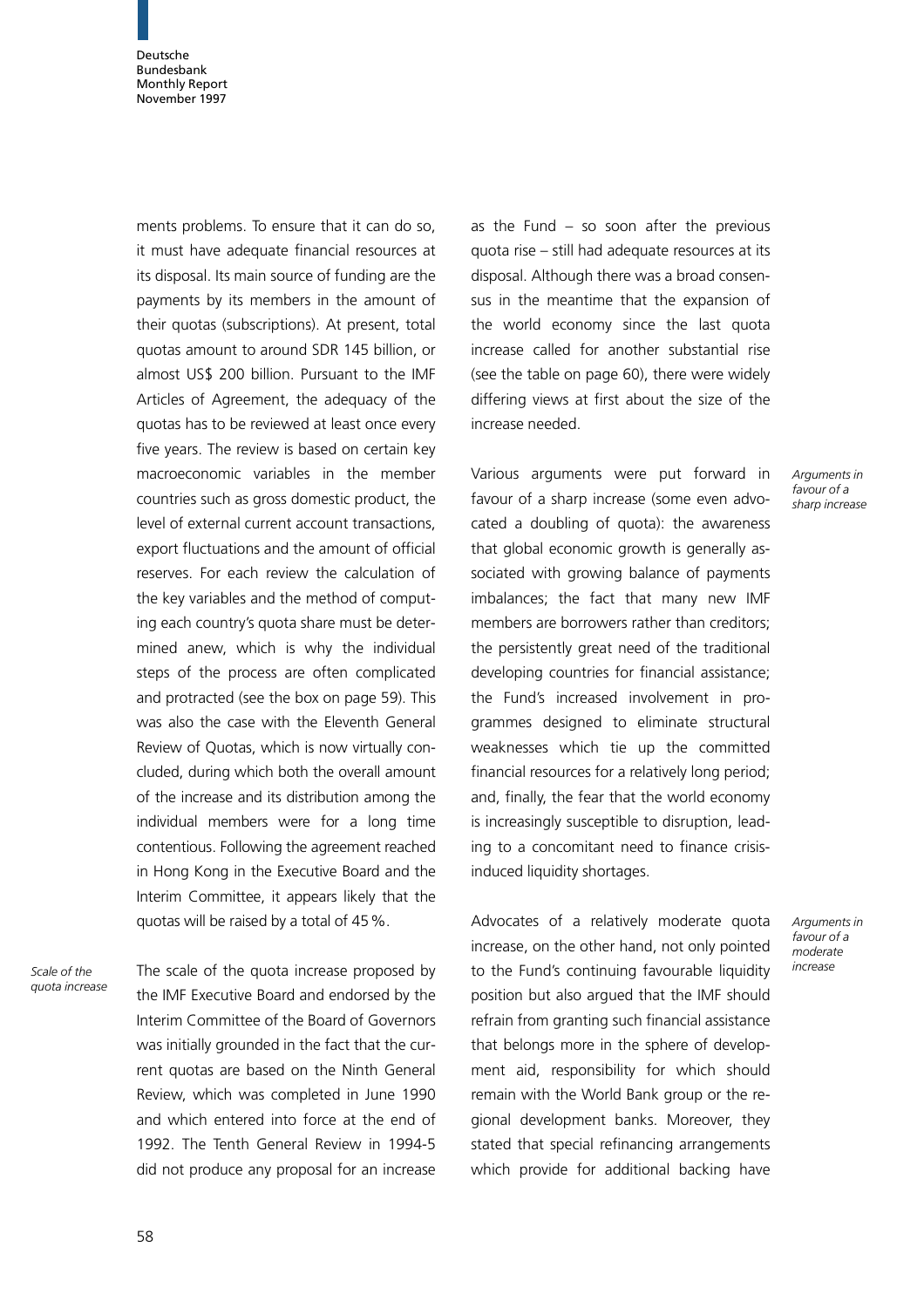been concluded with a number of financially strong creditor countries for dealing with potential systemic crises (see page 61 f.). They further argued that an excessive readiness of the IMF to provide financing would be counter-productive because it would increase the likelihood that destabilising economic policies would be pursued and would encourage risky investments in the financial markets. But their principal objection was that, given today's highly liquid and efficient world financial markets, reasonable financial requirements can and should normally be met outside the framework of the IMF.

The negotiations were additionally complicated by the fact that some member countries are keen to limit their international financial commitments within the framework of the IMF. Differences of opinion also emerged concerning the distribution of the quota increase among the individual members, as most countries wish to obtain high quota shares in order to maximise their voting power and to ensure that they have access to a correspondingly large amount of financial assistance from the Fund in case of need. Quota shares

Immediately before the Annual Meetings of the IMF and the World Bank, a major step forward was taken in Hong Kong on the quota issue following lengthy deliberations. The IMF Executive Board reached agreement on the modalities of the increase, and the Interim Committee backed a corresponding draft for the Board of Governors. In line with this, the quotas are to be increased by a total of  $45\%$  – i.e. by SDR 65 billion to SDR 210 Progress in Hong Kong

### IMF quotas and their review

Prior to a country's accession to the IMF, a quota is agreed with it. This quota determines the level of the member's payment obligations, its relative voting weight, the amount of financial assistance from the Fund to which the country has access, and its share in any SDR allocations. As a rule, members must pay one-quarter of their quota in special drawing rights (SDRs) or in hard currency; the remaining amount is paid in national currency.

In the periodical general reviews of quotas a multi-step procedure is used. Firstly, "calculated quotas" are computed for the member countries on the basis of formulas which include GDP, external current account transactions, export fluctuations and official reserves as variables. The resulting quota shares are intended to reflect members' relative economic strength and external interdependence. Then the overall amount of the quota increase is determined in a second step. This overall amount is distributed among the individual member countries according to the following procedure:

- (1) A usually relatively large component of the overall amount is distributed in proportion to the existing quotas. This is intended to ensure a high degree of continuity in the quota structure.
- (2) A second component of the overall amount is distributed "selectively". The main criterion is the member's share in the calculated quotas. (For countries growing particularly dynamically this share is larger than their previous quota share.)
- (3) Sometimes there is a third component, which is distributed by means of an "ad hoc approach" to selected countries whose calculated quota share is significantly greater than their previous quota share.

An important feature of this procedure is the fact that it does not function "automatically". Instead both the overall amount of the quota increase and the distribution procedure depend on members' politically-minded decisions. As a rule, compromise solutions are found.

Deutsche Bundesbank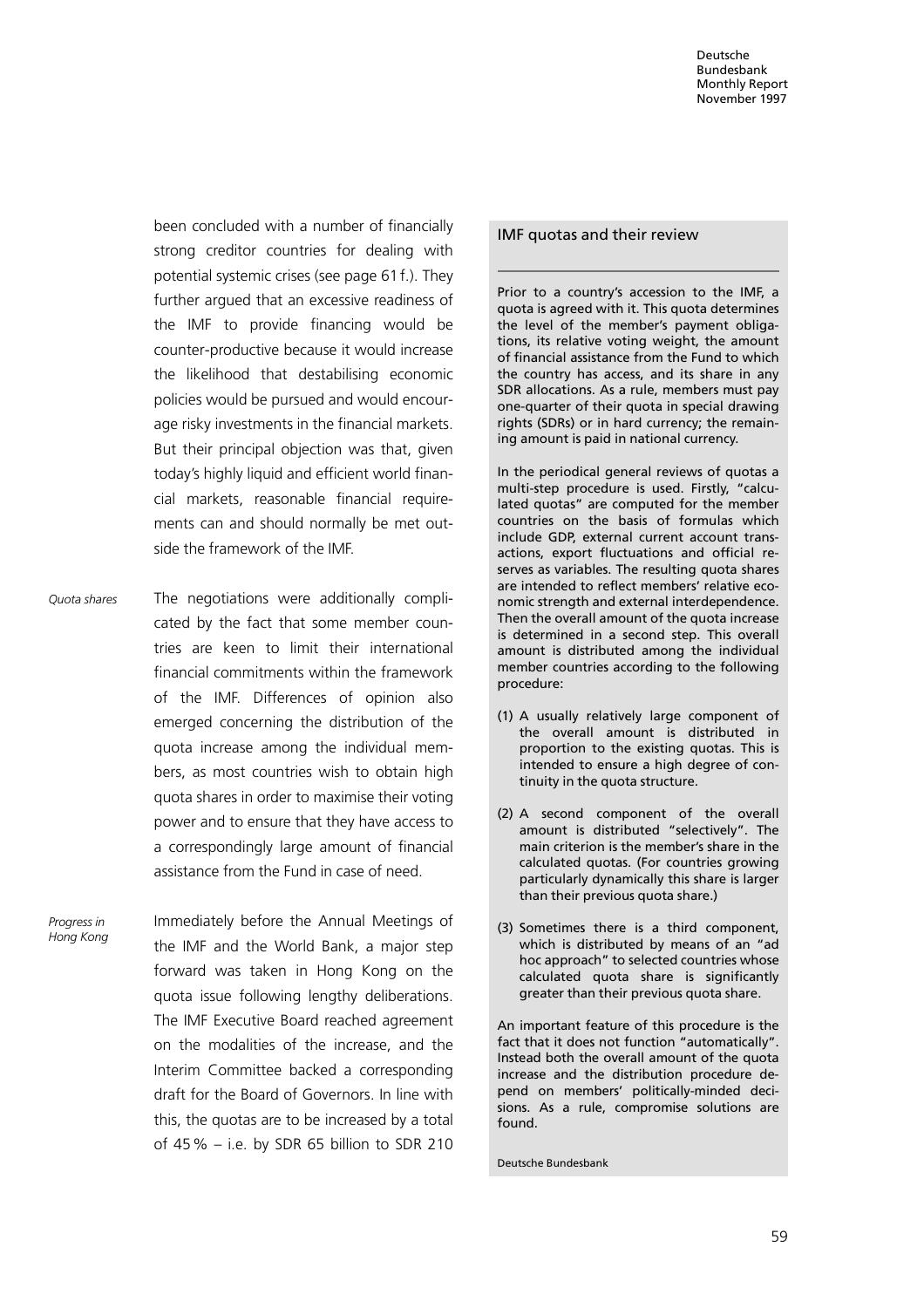## International Monetary Fund (IMF) Comparison of quotas and total credit outstanding

#### As at the end of the calendar year

|       |                                | <b>IMF</b> accounts |              |                                          |              | Compare                  |                          |
|-------|--------------------------------|---------------------|--------------|------------------------------------------|--------------|--------------------------|--------------------------|
|       | Number of                      | Ouotas in the IMF   |              | <b>Total IMF credit</b><br>outstanding 1 |              | World trade 2 business 3 | International<br>banking |
| Year  | <b>IMF members SDR billion</b> |                     | US\$ billion | <b>SDR</b> billion                       | US\$ billion | US\$ billion             |                          |
| 1970  | 117                            | 28.4                | 28.4         | 3.2                                      | 3.2          | 306                      | 170                      |
| 1975  | 128                            | 29.2                | 34.2         | 7.4                                      | 8.7          | 856                      | 582                      |
| 1980  | 141                            | 59.6                | 76.0         | 11.1                                     | 14.2         | 1,961                    | 1,853                    |
| 1985  | 149                            | 89.3                | 98.1         | 37.7                                     | 41.4         | 1,893                    | 2,997                    |
| 1990  | 154                            | 91.1                | 129.6        | 23.3                                     | 33.1         | 3,422                    | 6,966                    |
| 1992  | 175                            | 142.0               | 195.3        | 27.8                                     | 38.2         | 3,796                    | 6,884                    |
| 1994  | 179                            | 144.9               | 211.5        | 30.3                                     | 44.2         | 4,276                    | 7,998                    |
| 1995  | 181                            | 145.3               | 216.0        | 41.6                                     | 61.8         | 5,113                    | 8,900                    |
| 1996  | 181                            | 145.3               | 208.9        | 42.1                                     | 60.5         | 5,310                    | 9,150                    |
| 19974 | 181                            | 145.3               | 198.4        | 42.1                                     | 57.5         | 5,450                    | $\cdots$                 |
| 1998  | $\cdots$                       | 5<br>209.5          | 6<br>286.0   | $\cdots$                                 | $\cdots$     | $\cdots$                 | $\cdots$                 |

Sources: IMF, IFS and Bundesbank calculations.  $\sim$  1 Comprises IMF financial assistance from the General Resources Account and under SAF, ESAF and Trust Fund loans. 2 Average of global exports and imports (IMF International Financial Statistics and World Economic Outlook). — 3 Average of external assets and liabilities of all banks (according to the IFS table ªDeposit Banks' Foreign Assets and Liabilitiesº); figures for 1995 and 1996 partly estimated on the basis of BIS data. — **4** For IMF accounts: as at the end of September 1997. — 5 Scheduled quota total according to the decision of the IMF's Executive Board of September 20, 1997. – 6 Converted into US\$ at the market rate applying on September 30, 1997.

Deutsche Bundesbank

billion, or by almost US\$ 90 billion to US\$ 286 billion.

Agreement acceptable

From Germany's point of view, this increase seems appropriate. On the one hand, it takes due account of the growth in the world economy. On the other hand, the "moral hazard" to which governments and market participants could be exposed by an excessively generous provision of liquidity by the Fund will be kept within reasonable bounds. The new distribution of quotas is also acceptable as a compromise. Of the overall increase, 75% will take the form of an equiproportional increase (i.e. in line with members' current quota shares). A further 15% is to be distributed on the basis of the "calculated quota shares"  $-$  i.e. after taking into account the individual members' current respective weight in the world economy. The remaining 10% is intended as an additional corrective to distortions in the present quota structure: 9% is being allocated to those countries whose calculated quota share lies above their current share, and, in addition, 1% is to be distributed to five countries whose calculated quota share is considerably higher than their present share.

As a consequence of these corrections, quite considerable shifts will occur in the pattern of shares. In future, Germany  $-$  in part owing to the inclusion for the first time of the economic weight of eastern Germany - will have a quota share of presumably about 6.2% (hitherto 5.7%). Other EU countries are likewise being given higher shares, so that the EU countries' combined quota share will rise

### Shifts in the pattern of shares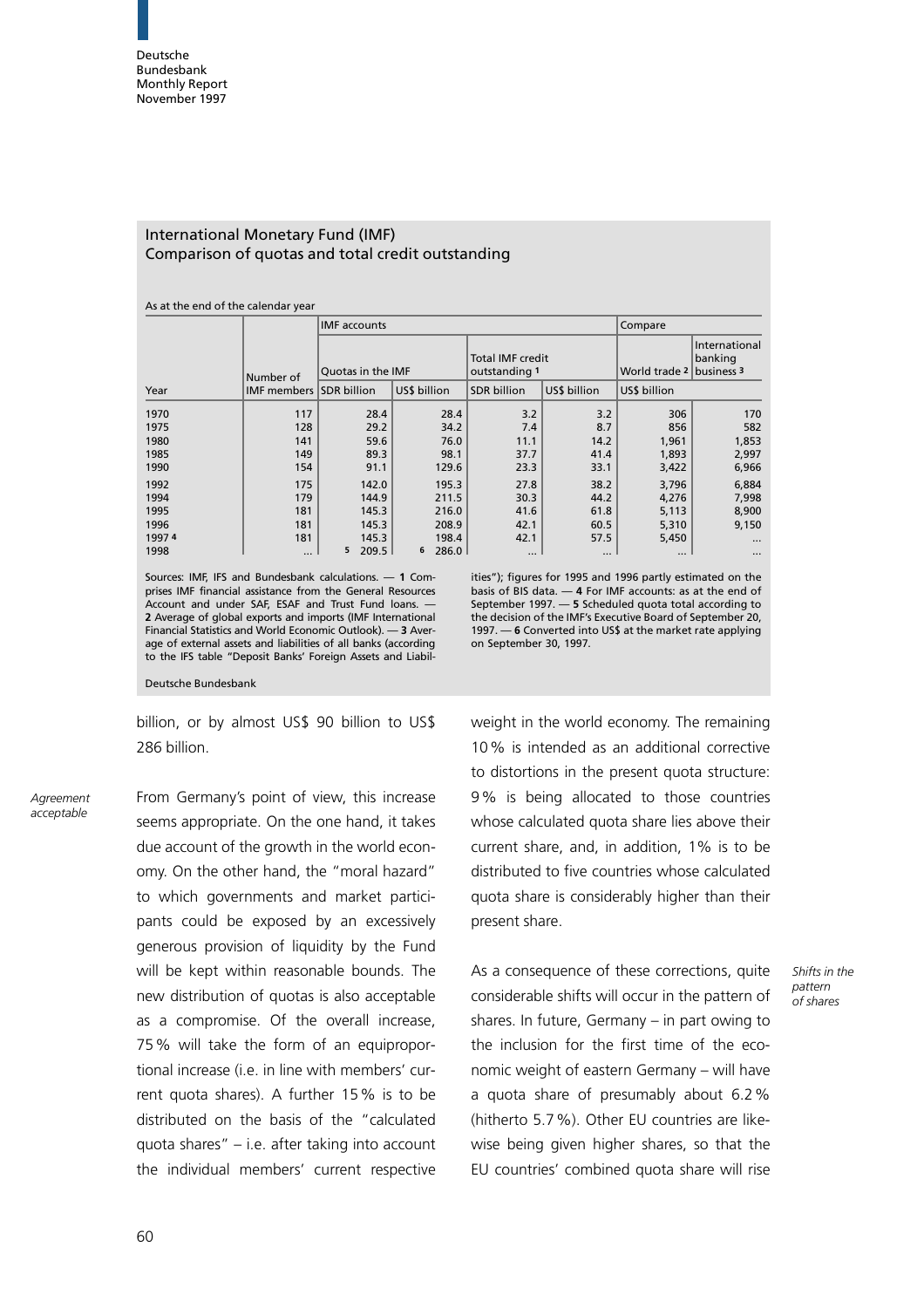by more than one percentage point (it currently stands at 29.4%). Other share gainers will be Japan, in particular, and other Asian countries. By contrast, the United States' share (at present 18.2%) will decline somewhat  $-$  as will that of many developing countries. Germany will in future have the third highest share - behind the United States and Japan.

Further steps to implement the quotas

The agreement on the new quotas still has to be approved by a majority of 85% of the votes in the IMF's Board of Governors. Thereafter, the member countries will be asked to officially approve their individual quota increase. The relevant approval procedures differ from country to country. Once the increase enters into force, the German quota will rise by SDR 4.8 billion to about SDR 13 billion, or by DM 111/2 billion to just over DM 31 billion. It is expected that, analogously to the last quota increase, 25% will again be paid in SDRs (or a convertible currency), and 75% in Deutsche Mark. The payment will be made by the Bundesbank, which also holds the German shares in the IMF. Germany's official reserves will be unaffected by the quota increase on balance, as the decrease in its SDR holdings caused by the subscription payment will be offset by an equal increase in the German reserve position in the IMF.

## New Arrangements to Borrow (NAB)

Increase in the IMF's ªreserve tankº

Like the old General Arrangements to Borrow (GAB), the New Arrangements to Borrow (NAB), which have now been agreed but have not yet entered into force because ratification is still pending in some countries, provide additional backing for the IMF should its quota resources prove insufficient to ward off a systemic crisis. In January 1997, the Executive Board adopted the decision on the NAB negotiated between the participating countries  $-$  i.e. the G-10 countries and other financially strong IMF members. The maximum amount of financial assistance available under the NAB will be SDR 34 billion, or almost US\$ 50 billion. The GAB will remain unchanged with a maximum volume of SDR 17 billion; however, recourse to that facility will be counted towards the NAB ceiling. The replenishment of the IMF's "reserve tank" to SDR 34 billion more or less corresponds to the longer-term movements in the size of the Fund and the expansion of world trade.

The aim of the NAB  $-$  as of the GAB  $-$  is to supplement the IMF's quota resources whenever this is necessary to forestall or cope with an impairment of the international monetary system or to deal with an exceptional situation that poses a threat to the stability of that system. The NAB are thus an instrument which is expressly reserved for use in emergencies and not as a means to cover the IMF's normal financing needs. They should therefore not be misunderstood by market participants as signalling a generally greater readiness by the Fund to provide financial support.

The 25 NAB members are currently being requested to ratify the NAB and subsequently to notify the IMF of their participation (for the apportionment of the amounts see the table on page 62). The NAB enter into force as soon For use in emergencies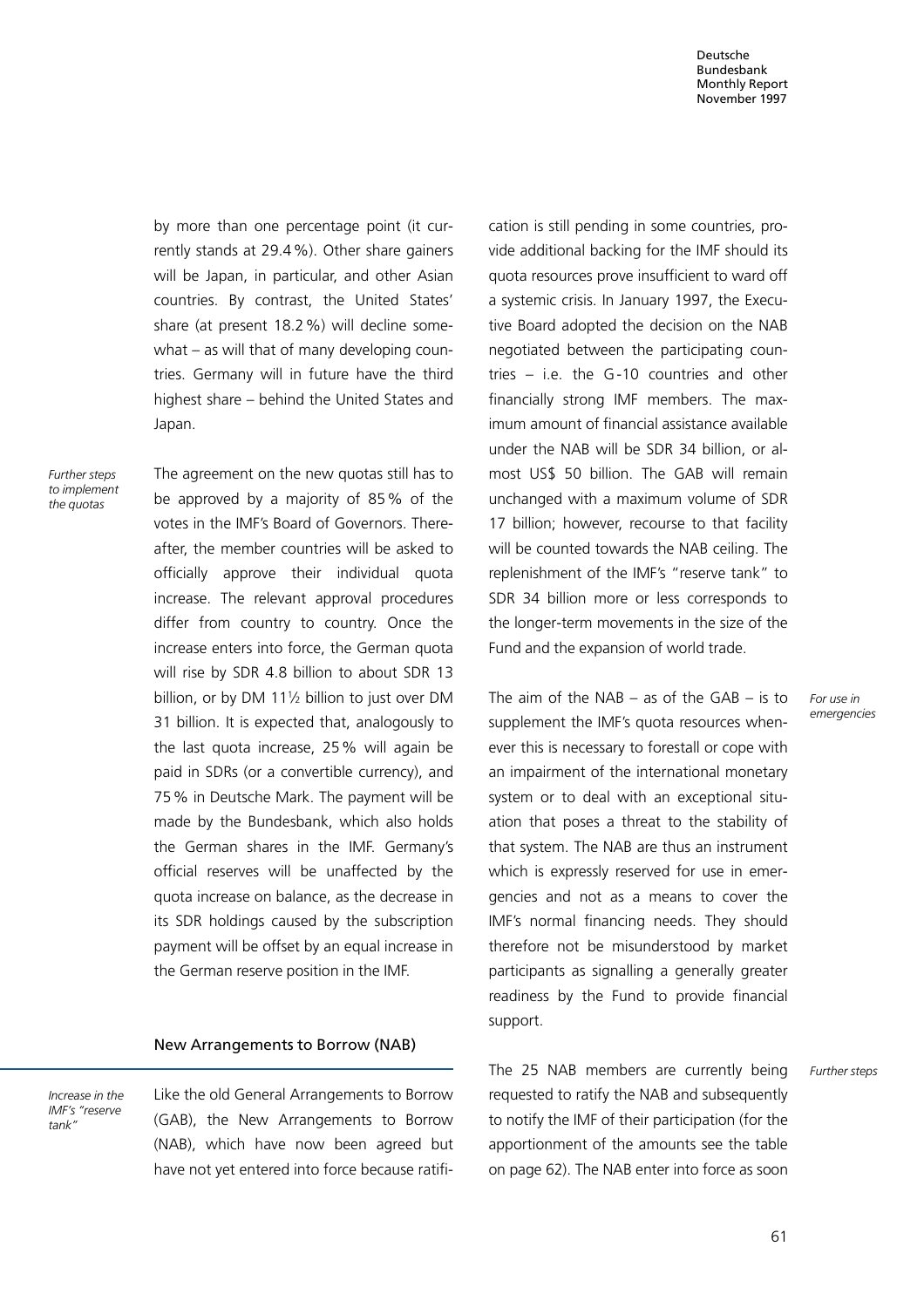Financing shares in GAB \* and NAB <sup>o</sup>

|                                      | GAB                   |               | <b>NAB</b>            |               |  |
|--------------------------------------|-----------------------|---------------|-----------------------|---------------|--|
| Participants                         | <b>SDR</b><br>million | $\frac{0}{0}$ | <b>SDR</b><br>million | $\frac{0}{0}$ |  |
|                                      |                       |               |                       |               |  |
| <b>United States</b>                 | 4,250.0               | 25.0          | 6,712                 | 19.7          |  |
| Deutsche<br><b>Bundesbank</b>        | 2,380.0               | 14.0          | 3,557                 | 10.5          |  |
| Japan                                | 2,125.0               | 12.5          | 3,557                 | 10.5          |  |
| France                               | 1,700.0               | 10.0          | 2,577                 | 7.6           |  |
| <b>United Kingdom</b>                | 1,700.0               | 10.0          | 2,577                 | 7.6           |  |
| Italy                                | 1,105.0               | 6.5           | 1,772                 | 5.2           |  |
| Canada                               | 892.5                 | 5.3           | 1,396                 | 4.1           |  |
| Netherlands                          | 850.0                 | 5.0           | 1,316                 | 3.9           |  |
| Belgium                              | 595.0                 | 3.5           | 967                   | 2.8           |  |
| Sveriges Riksbank                    | 382.5                 | 2.2           | 859                   | 2.5           |  |
| <b>Swiss National</b><br><b>Bank</b> | 1,020.0               | 6.0           | 1,557                 | 4.6           |  |
| G-10 countries,<br>total             | 17,000.0              | 100           | 26,847                | 79.0          |  |
| Saudi Arabia                         | 2 1,500.0             | 100           | 1,780                 | 5.2           |  |
| Australia                            |                       |               | 810                   | 2.4           |  |
| Austria                              |                       |               | 412                   | 1.2           |  |
| Denmark                              |                       |               | 371                   | 1.1           |  |
| Finland                              |                       |               | 340                   | 1.0           |  |
| Hong Kong Mon-<br>etary Authority    |                       |               | 340                   | 1.0           |  |
| Korea                                |                       |               | 340                   | 1.0           |  |
| Kuwait                               |                       |               | 345                   | 1.0           |  |
| Luxembourg                           |                       |               | 340                   | 1.0           |  |
| Malaysia                             |                       |               | 340                   | 1.0           |  |
| Norway                               |                       |               | 383                   | 1.1           |  |
| Singapore                            |                       |               | 340                   | 1.0           |  |
| Spain                                |                       |               | 672                   | 2.0           |  |
| Thailand                             |                       |               | 340                   | 1.0           |  |
| Non-G-10<br>countries, total         | 1,500.0               | 100           | 7,153                 | 21.0          |  |
| All participants,<br>total           | 17,000.0              | 100           | 34,000                | 100           |  |
| Associated<br>agreement              | 1,500.0               | 100           |                       |               |  |

Source: IMF.  $-$  \* General Arrangements to Borrow.  $$ o New Arrangements to Borrow.  $-1$  SDR 1 = DM 2.41 (September 30, 1997).  $-$  2 Associated agreement.

Deutsche Bundesbank

as at least 85% of the overall credit volume of SDR 34 billion has been subscribed and the five largest creditors (United States, Japan, Germany, France and United Kingdom) have adhered to the decision (i. e. agreed). By early November, 16 members had agreed, including a number of G -10 countries, i.e. the traditional GAB members. As under the GAB, the Bundesbank is a direct party to the NAB, i.e. it would pay the German contribution if the credit lines were activated.

# ESAF financing

Little progress has been achieved of late on the question, which has been under discussion for quite a while, of the further financing of the ESAF (Enhanced Structural Adjustment Facility) – which was initially designed as a temporary measure only. The Fund uses this facility to grant special longer-term and highly concessional loans the nature of which is similar to that of development aid. As this activity does not conform to the IMF's proper mandate, no Fund resources were used for financing the ESAF in the past; instead, external funds were mobilised in the form of bilateral contributions (in many cases budget resources). They are kept separate from the Fund's normal financial resources and administered through a Trust. The German side believes that this separation should be retained. Hence the decisions to increase the IMF's normal resources outlined above have no bearing on ESAF financing.

According to Fund estimates, the ESAF resources currently available will be comConcept of ESAF financing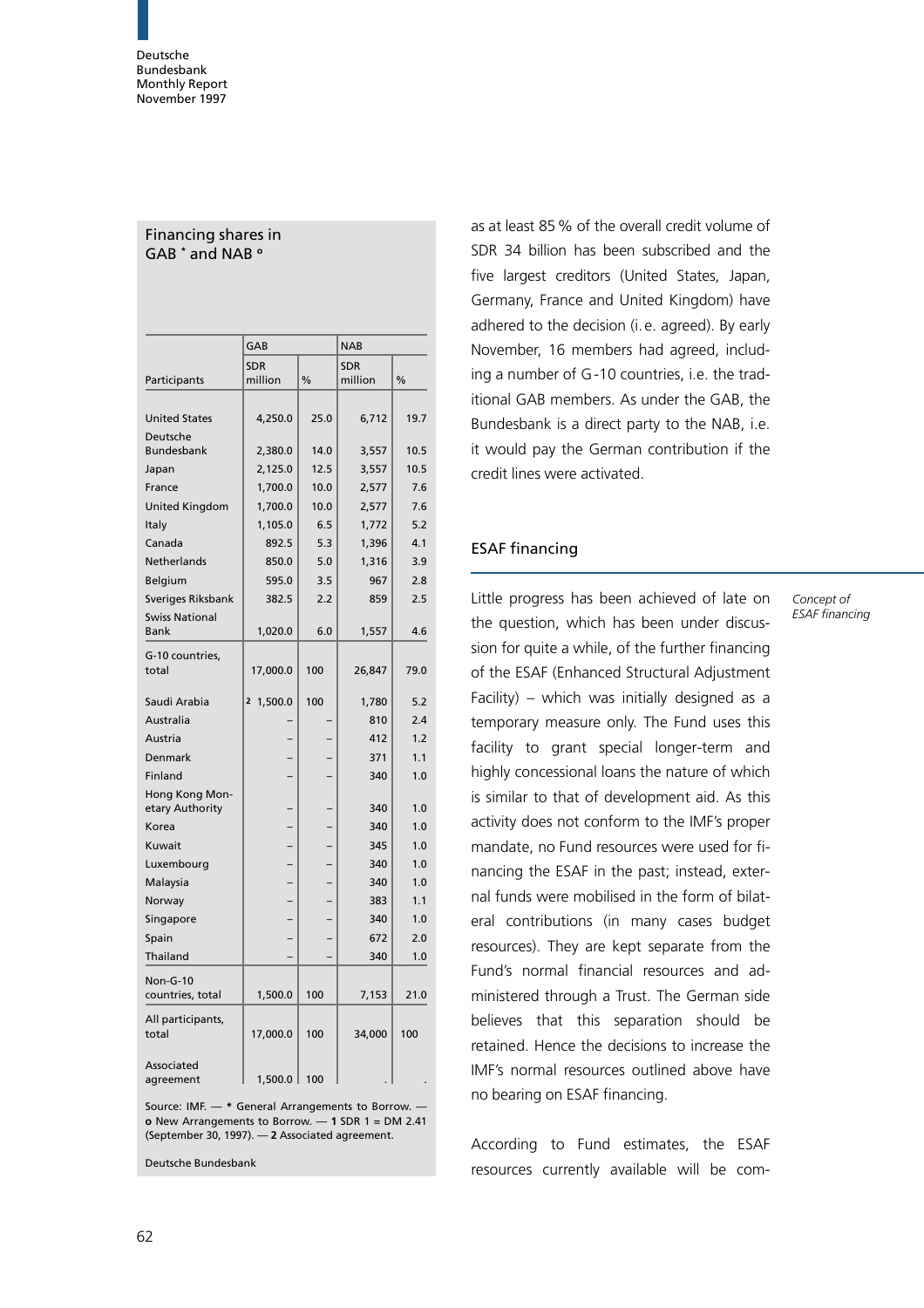Interim financing problematical pletely "used up" in 2000 by lending commitments. For the period from 2001 to 2004 (after that date, ESAF loans will be selffinancing as a result of refluxes of previous concessional loans), the IMF is therefore seeking interim funding. The principal task is to obtain the interest-rate subsidies associated with the ESAF loans.

Closely linked to the ESAF operations is the HIPC Initiative (HIPC = Heavily Indebted Poor Countries). With this initiative, which was launched in 1996, the multilateral financing  $institutions - in addition to bilateral cred$ itors  $-$  aim to provide debt relief to heavily indebted poor countries under certain conditions, so that these countries can attain a sustainable debt situation over the medium term. Since the IMF will contribute to the debt relief operations as a creditor in the form of special ESAF operations, it requires corresponding financial resources. Therefore, the Fund has asked its members to contribute resources to the ESAF-HIPC Trust, which was set up at the beginning of this year, so as to make available special bilateral financial support. HIPC Initiative

Financial resources required

In total, additional funds of about SDR 2.8 billion are needed. Germany has already announced to the IMF that it will make a substantial contribution. One outstanding issue, however, is what is to be done if the financial resources required cannot be raised in full. For reasons of principle, Germany is opposed to the sale of parts of the IMF's gold holdings which has been discussed in this context.

# Longer-term trend in the IMF's financial requirements

Given the many and varied changes in the global economic setting, it is difficult to assess the future financial requirements of the Fund with any degree of accuracy. This is true not least of the borrowing requirements of the new members, especially the ªcountries in transitionº of the former Soviet Union and in central Europe. At the beginning of the transition process, when these countries undertook considerable efforts to integrate themselves into the world economy, they needed sizeable financial assistance from the international community. The Fund, too, took this need into consideration and, in particular, supported the macroeconomic stabilisation process in the countries in transition by funding adjustment programmes. At the end of the IMF's last financial year (i.e. at the end of April 1997), Fund credit outstanding to countries in transition came to more than SDR 14 billion. The bulk of this amount (just over SDR 9 billion) is accounted for by Russia, followed by the Ukraine (SDR 1.6 billion), and Bulgaria (SDR 0.5 billion).

In the meantime, most of the countries in transition have made considerable progress in the changeover from a centrally planned economic system towards a market economy. These countries' borrowing requirements should therefore decrease in future. This applies particularly to the demand for IMF resources, as the reform requirements still existing in the countries in transition are primarily focused on eliminating structural weaknesses, the financing of which is first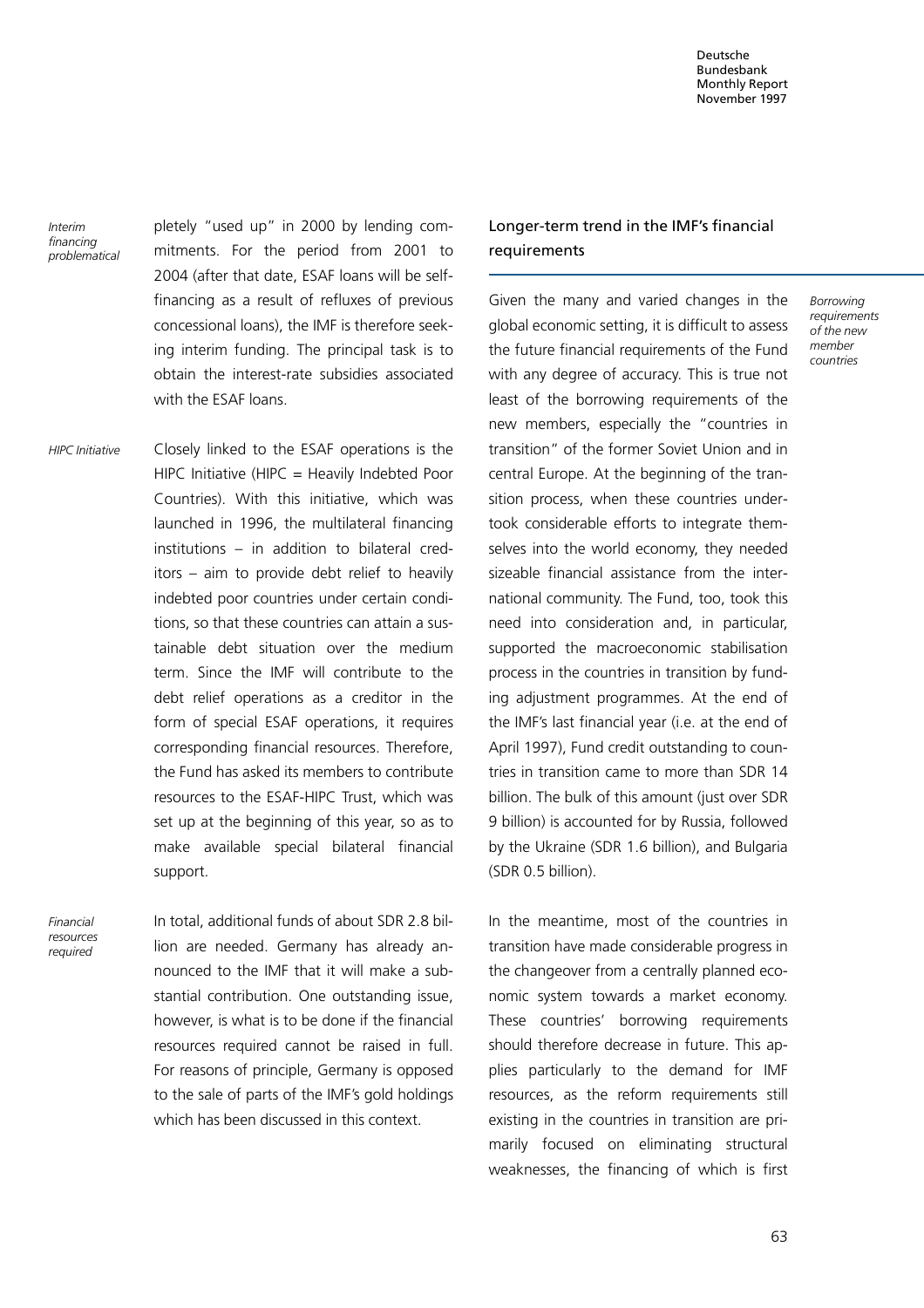



and foremost the task of other multilateral institutions such as the World Bank and the European Bank for Reconstruction and Development.

Changes in the international financial markets It is relatively difficult to assess the longerterm effects of the changes in the international capital markets on the Fund's financial requirements. In the context of growing integration and flexibility, together with the worldwide expansion of savings, these markets have assumed an increasingly important role in the financing of countries' balance of payments during the past few years. This also applies to developing countries. Whereas in 1990 less than half of long-term net capital inflows into developing countries originated from private sources, this proportion came to

more than four-fifths in 1996, according to World Bank estimates.

This development was triggered mainly by the fact that many countries  $-$  in part as a result of the IMF's influence  $-$  are increasingly adopting market-based and stability-oriented economic policies and have thus gained the confidence of private foreign investors. This will presumably tend to lessen the need in future for the IMF to provide financial assistance. However, private capital inflows are concentrated at present on a relatively small number of countries. In addition, recent developments in South-East Asia demonstrate that inflows of private capital  $-$  especially if they are of a short-term nature  $-$  may dry up or even be withdrawn if an inappropriate economic policy is being pursued in the recipient country. If that happens, there is a risk of an explosive crisis which may spread to other countries, too, and have adverse repercussions on the entire international monetary system.

In such cases, the Fund should urge the countries concerned  $-$  if possible, before the situation has assumed crisis-like proportions  $-$  to undertake the necessary adjustment measures. Economic policy errors have played a major role in virtually every monetary crisis in the past few years. At the same time, the Fund must take care not to give the impression that it is prepared  $-$  by granting extensive financial assistance  $-$  to assume the risks to creditors and borrowers associated with cross-border capital movements. Otherwise it would encourage "moral hazard" tendencies which would undermine the market mechanPrivate financial resources

Market risks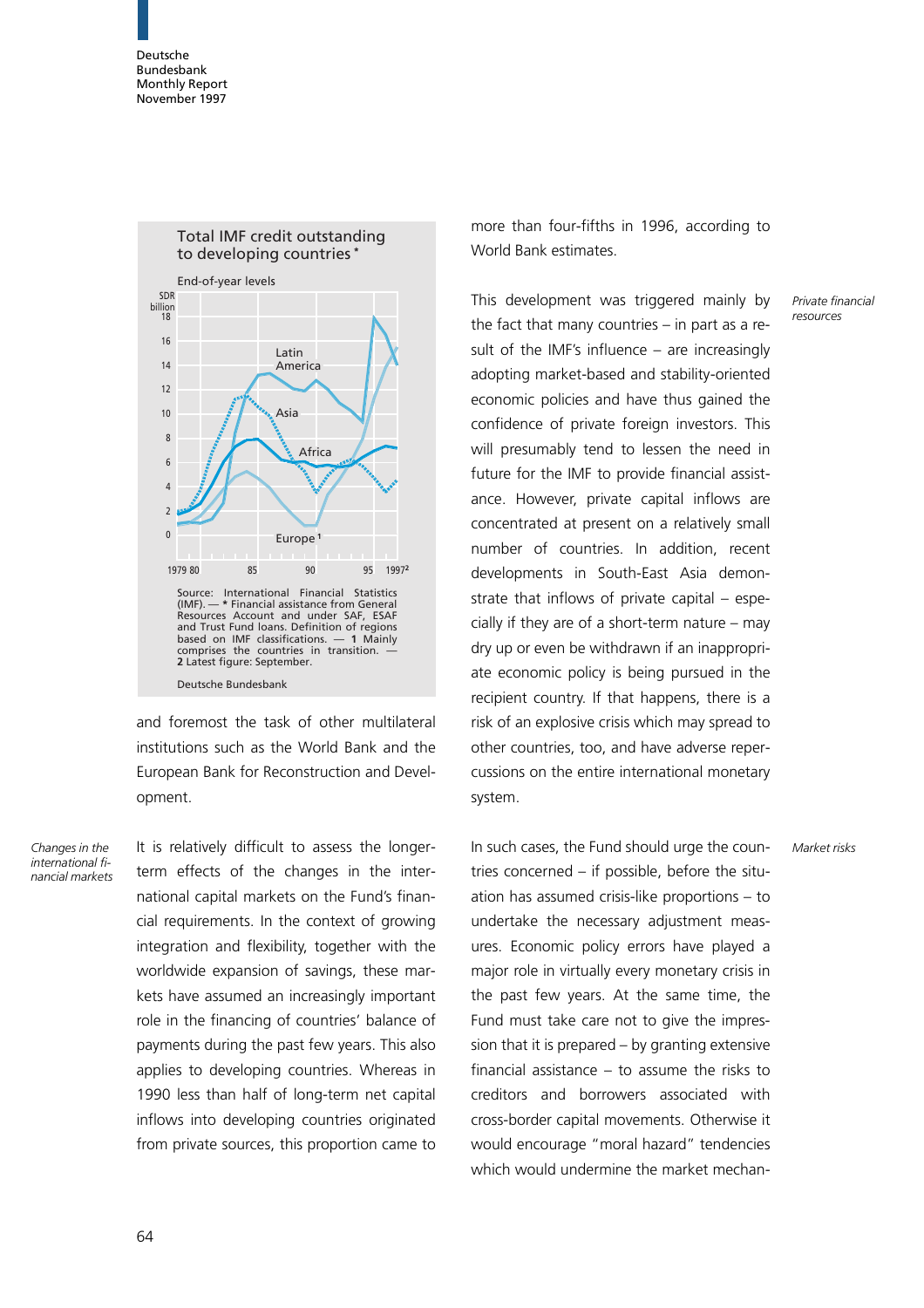ism and, ultimately, the functioning of the international monetary system.

Ongoing liberalisation of capital flows

Another factor that is relevant to the question of how future financing demands on the IMF will be affected by the integration of international financial markets are the current endeavours to give the IMF a more influential role in the liberalisation of capital flows. Through an amendment to the IMF Articles of Agreement, the Fund is to be given the responsibility and jurisdiction to speed up the process of deregulating capital flows and to make the introduction of restrictions on capital movements subject to its control. The German Federal Government and the Bundesbank support these endeavours in principle as the international allocation of capital will be improved in the longer run as a result and thus welfare gains can be achieved worldwide.

From Germany's point of view, increased liberalisation efforts must not result on balance in additional funding demands on the IMF. It is important that the liberalisation of capital movements be undertaken in an orderly fashion and with the necessary caution, i.e. that further steps towards liberalisation are only taken after the countries concerned have created the necessary preconditions. First of all, this requires a sound economic policy, a stable financial system and an effective supervision of financial markets. Past experience has shown that economic crises have nearly always been associated with, aggravated by, or caused by weaknesses in the financial system of the countries concerned, which is why an efficient system of banking supervision is Role of banking supervision

of particular importance. The prudential rules which the G-10 countries  $-$  in cooperation with other states  $-$  have proposed for global use, especially the "Core Principles for Effective Banking Supervision" published recently, as well as the IMF's expressed willingness to assist in the implementation of these principles represent major steps in this direction<sup>1</sup>

If the above-mentioned preconditions are met, an extension of international capital flows is unlikely to engender systemic risks and thus an additional need for IMF financial assistance. Instead, private capital movements should have a balancing effect and render public assistance superfluous. This expectation is backed by the experience of the advanced industrial countries, which completely liberalised their capital transactions some time ago without needing to call on the Fund for balance of payments assistance.

Opinions differ as to the longer-term effects of the continuing trend towards flexible exchange rates on the need for IMF financial assistance. In principle it may be assumed that variable exchange rates help to avoid balance of payments deficits and thus provide some relief to the Fund as the potential supplier of financial assistance. However, the IMF's practical experience gained in the past few years often showed quite a different picture. On the one hand, this is due to the fact that many countries with formally fluctuating exchange rates attempt in practice to stabilise their exchange rates through interventions.

Limitation of IMF resources

Trend towards flexible exchange rates

<sup>1</sup> See also the published IMF study ªToward a Framework for Financial Stability".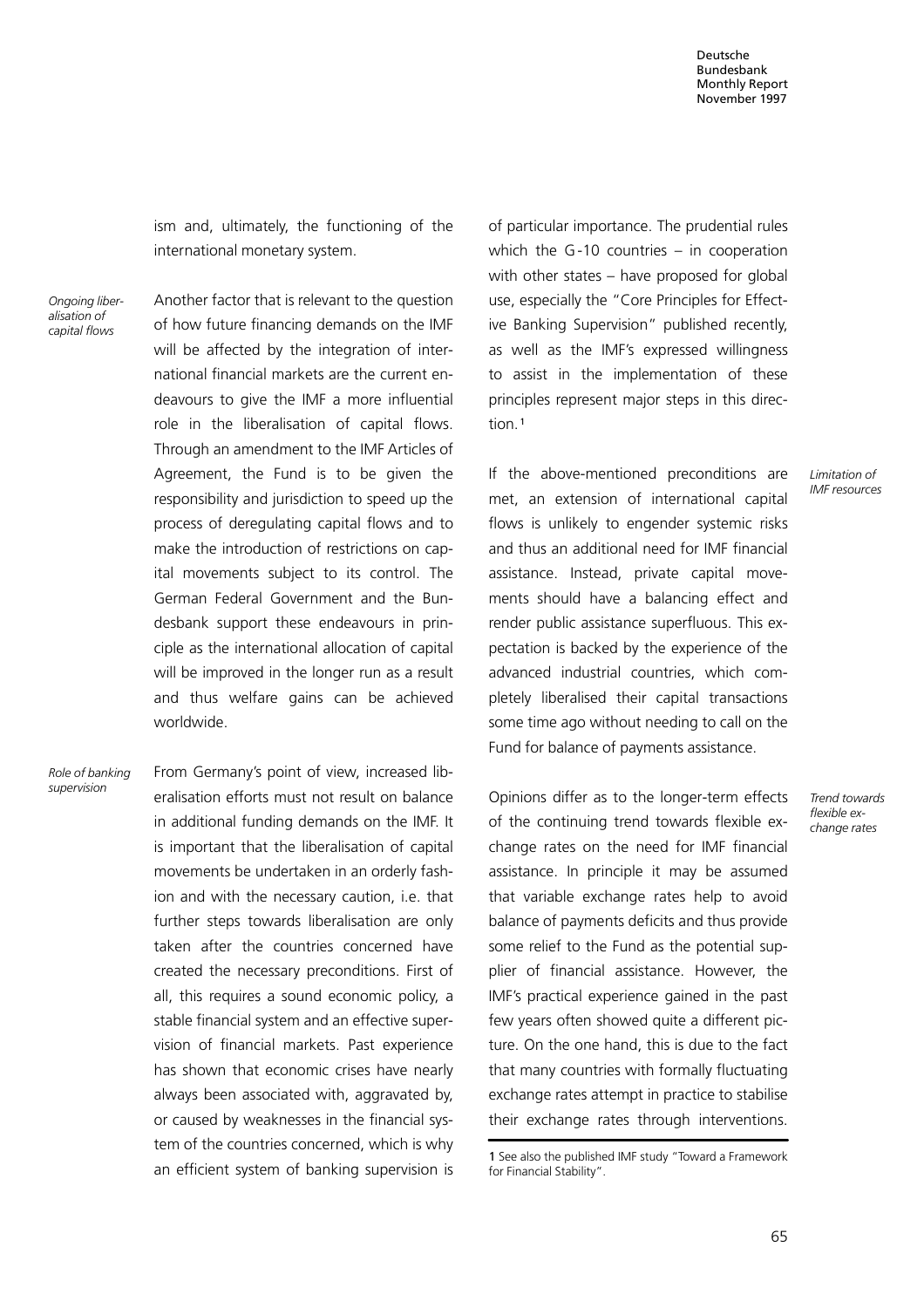# Exchange rate arrangements of IMF members

Number of currencies

| Type of exchange rate regime                                                                | Dec.<br>1987   | April<br>1997        |
|---------------------------------------------------------------------------------------------|----------------|----------------------|
| Currencies pegged 1                                                                         | 92             | 67                   |
| to a single currency<br>to US dollar                                                        | 57<br>38       | 45<br>21             |
| to French franc                                                                             | 14             | 15                   |
| to other currencies                                                                         | 5              | 9                    |
| to the SDR<br>to another currency basket                                                    | 8<br>27        | $\overline{2}$<br>20 |
| Currencies with limited flexibility 2<br>against the US dollar<br>cooperative exchange rate | 12<br>4        | 16<br>4              |
| arrangements 3                                                                              | 8              | 12                   |
| Currencies with greater flexibility<br>other managed floating 4<br>independently floating 5 | 46<br>28<br>18 | 98<br>47<br>51       |
| Total                                                                                       | 150            | 181                  |

Source: IMF.  $-1$  When pegged to a single currency no exchange rate fluctuations, when pegged to the SDR or<br>another currency basket only very limited fluctuations. — 2 Mostly limited to the fluctuation margins.  $-$  3 EMS participants. — 4 Regular (mostly daily or weekly) reset-<br>ting of intervention rates. — 5 No interventions by the monetary authorities (at most exchange rate smoothing operations).

### Deutsche Bundesbank

To this end, these countries often also make use of IMF credit so as to bolster their economic policy. In addition, many members have drawn on the Fund's assistance, even without having direct balance of payments problems, in order to finance macroeconomic restructuring programmes.

On balance, therefore, no clear link is discernible between financial requirements and the exchange rate regime. However, the risks involved in adhering too long to exchange rates which are no longer appropriate have become quite apparent in the recent past. Some countries have tried to defend exchange rates which  $-$  owing to obvious economic policy misalignments - were no longer in line with the economic fundamentals. As a consequence, this led to a loss of investor **Misalignments** 

confidence, capital withdrawals and losses in reserve holdings, which in part were then offset by the IMF.

All in all, the economic setting for the Fund has changed markedly since the end of the eighties for a whole variety of reasons, and further changes are likely. Under these circumstances, it is difficult to draw clear-cut conclusions about the Fund's financial requirements. It can be assumed in principle that the worldwide trend towards economic integration and market globalisation based on the principles of the market economy will tend to reduce the need for interventions by the IMF and other official international agencies. However, bearing in mind the possibility of economic policy misalignments in individual countries = which cannot be ruled out in future  $-$  and owing to market imperfections, the global process of integration presumably will frequently not be free of tensions, and sometimes may even be subject to considerable dislocations. That makes it all the more important for the IMF, on the one hand, to show restraint in granting financial assistance and, on the other, to have adequate liquidity reserves at its disposal. The quota increase which has now been set in train and the New Arrangements to Borrow should cover the Fund's financial needs for the foreseeable future.

## ªEquity allocationº of SDRs

As mentioned at the beginning of this article, it was also agreed at the IMF Annual Meeting in Hong Kong to allocate new special drawIntegration of new member countries into the SDR system

Overall longerterm financial requirements uncertain